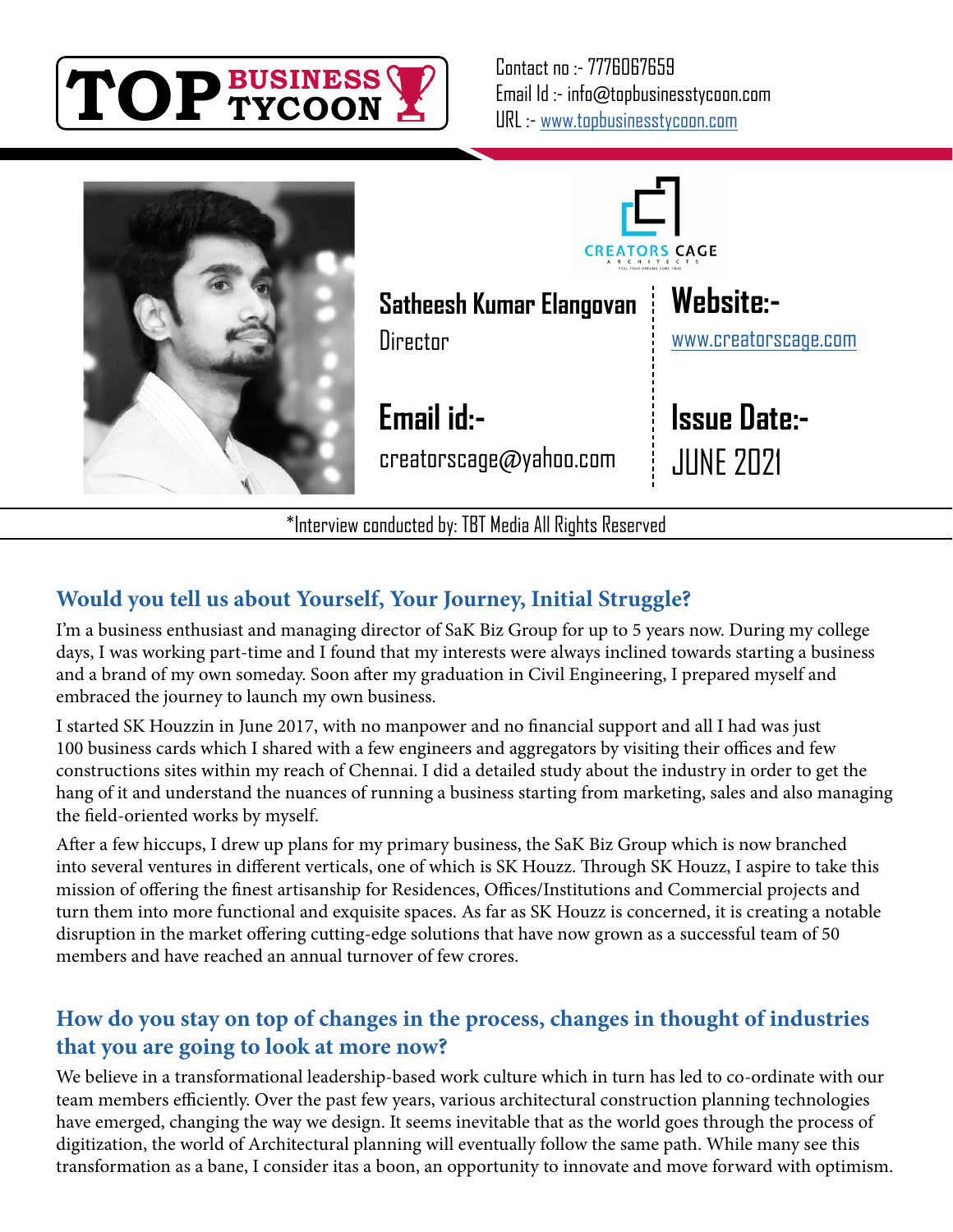# **CREATORS CAGE Designs & Constructions**

I believe in automating solutions by avoiding manual systems. If we wouldn't spend so much time generating results, we could use our time to explore new ways to innovate and improve our design solutions. We, at SK Houzz, have always embraced new technologies to improve our products and keep up with the changing needs of cities and communities. Yet, the past year has illuminated the growing need to innovate the way that we work, live, and collaborate.

The ability to adopt new technologies and being future-ready will help us move forward. I think it's time we stop seeing ourselves as "worker bees" and start using our creativity and deep-thinking capabilities to explore new possibilities — this will help our industry evolve.

#### **What incident had most influenced your career choice?**

The grail for standing on my own feet and crafting a path for myself existed in me from a very young age. There are many incidents that led me to pursue this path. One such incident was at the age of 10 when my Maths teacher at school asked my friend about his father's profession, my friend replied that his dad was a Businessman. And my maths teacher was very curious and excited to know about his dad's Business ventures and not mine.

That's when I discovered the term 'Business' and ever since that I wanted to pursue business and wanted people to recognise me as an all-rounder entrepreneur and it is that zeal and thirst to achieve that keeps me on my feet. I chose Civil engineering because I wanted to leave a footprint in this industry for 50 years which led me to start my Construction, Architecture& Interior Design Firm and thereby playing a small part in contributing to the infrastructure development in India.

## **Why choose SK Houzz?**

SK Houzz has our own core values to provide a one-stop high scale Design solution for all your business needs as all our services are sourced in-house. The name 'SK Houzz' represents my name initials.

Apart from this, we expanded ourselves in various dimensions and have tried our skills in being a solution provider, FIT HR and Education Consultancy -HR consultant, Inspire Tech Academy-education consultant, Art 'N' Arch - arts, social activities and others.

# **What/Who Inspires SK Houzz to start a Construction, Architecture & Interior Design Firm in such a vast industry?**

The grail for standing on my own feet and crafting a path for myself existed in me from a very young age. I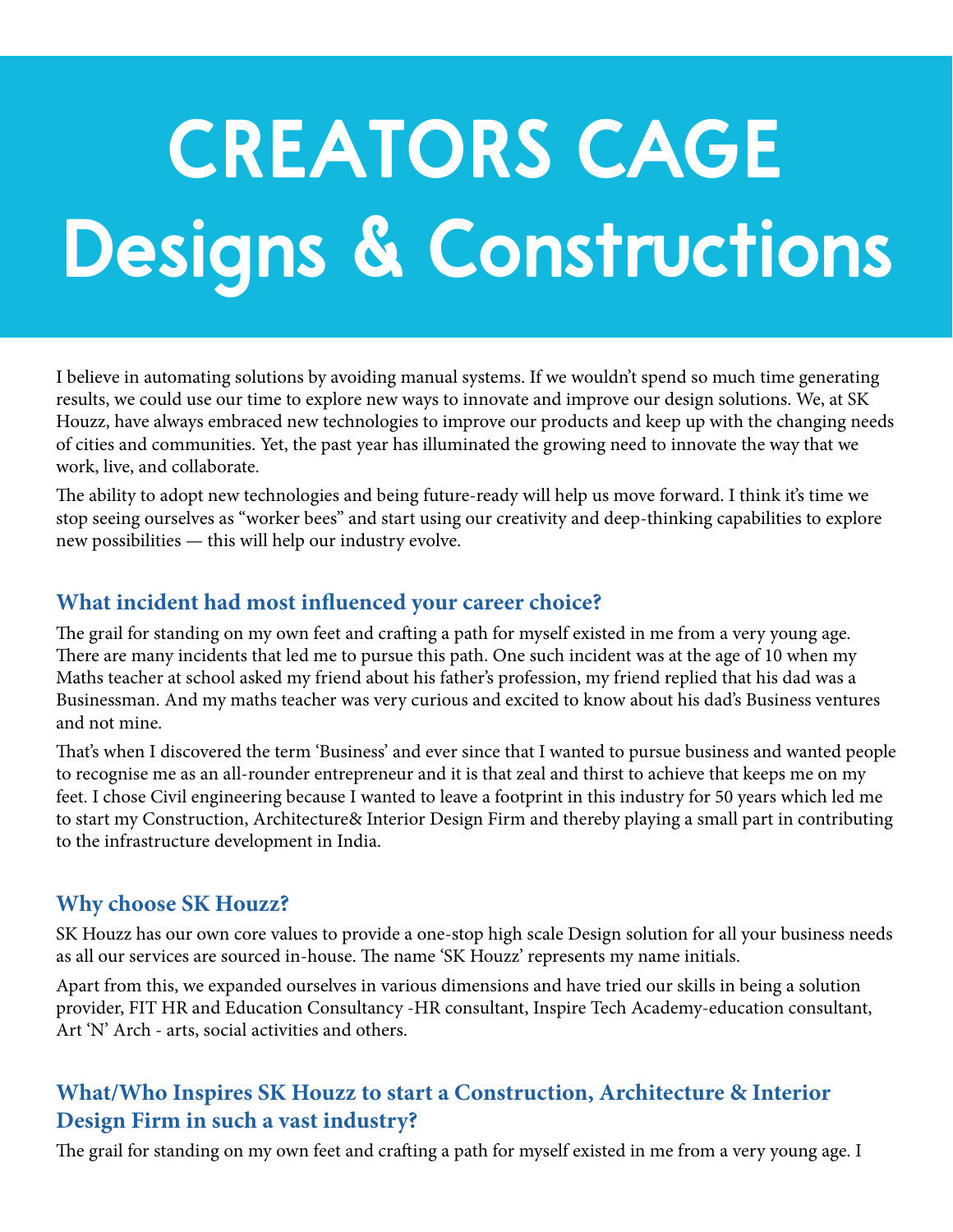wanted people to recognise me as an all-rounder entrepreneur and that zeal keeps me on my feet.

## **What kind of support you needed when you started SK Houzz?**

A great need for financial support, scalable business ideas and good mentors for career guidance were my needs during the start of SK Houzz.

#### **What are your views on today's industry scenario? What is your strategy to reach new people?**

Yesterday's data architecture can't meet today's need for speed, flexibility, and innovation. The key to a successful upgrade and significant potential rewards agility and digitalization.

Our entire objective of the exercise is to ensure our clients with functional as well as aesthetical designs sketched out and availing the best ideas, skills and the latest available technology in town. We strive for constructing the dream house of our clients the way they have imagined it to be and providing innovative and quality solutions. Maintaining a cordial relationship with the clients and provide client focussed solutions and pricing Is our key strategy to grow.

At SK Houzz, we do not have any hierarchy system whoever is talented and works dedicatedly is bestowed with the suiting position. While hiring candidates we do not focus on their academic success but evaluate their creativity and adroitness. We maintain a robust work culture that preaches equality, friendliness and prosperity.

The diverse approaches have empowered the company to grow exponentially. It has comprehended onward progress in terms of clients, witnessing more than 100 per cent growth. This has to a great extent boosted up the revenue and performance of the company as well. The company has so far set the seal on a number of huge projects, be it constructing a residence or designing the interiors of a house. It is currently working on several construction assignments in some of the major cities of the country.

## **How does SK Houzz work on making mankind better? What can be expected from SK Houzz in the upcoming years?**

As a business enthusiast, I have involved myself in a couple of businesses and ventured into multiple brands throughout my journey of entrepreneurship so far. Inspire Tech Academy is one such establishment of my experience-based thoughts which gives motivational and technical skill classes for failed students. The whole idea of Inspire tech academy is to drive the students to build self-esteem, craft a career path and prove that failure cannot decide one's destiny. I also have few business ideas to start in the food and logistics industries.

## **How do you keep up with the latest technology/resource's advances?**

Things move fast in the tech world. As new trends constantly emerge, keeping up-to-date can be tricky. But staying on top of the new technologies shaping your industry is essential for the Innovative drive, accomplishing business goals, and remaining competitive.

Encouraging every teammate to conduct their research and become a thoughtful leader in their field of work. Regular meetings bring team members together to share knowledge while setting up a shared space for resources gives the entire team equal access leading to the growth of the team as a whole.

I honestly think it would not be fair to give credit to a single person only. I learned so much in my career sector. We have an excellent and diverse team in the workplace, with many constructive conflicts. Feedbacks flew freely in all directions, which helped me to identify the areas of improvement in my work, and to become